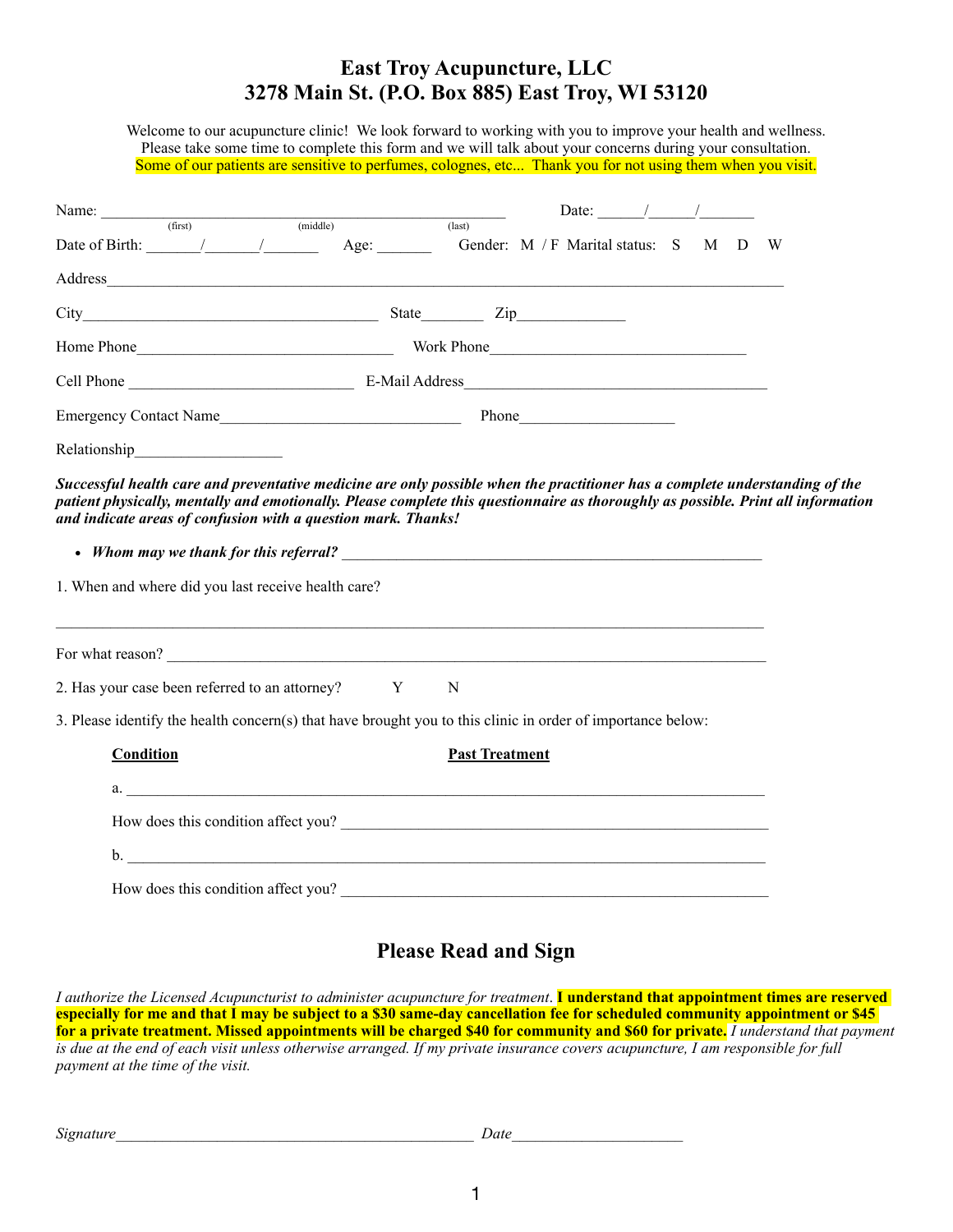## **Health History**

4. If applicable, please list any foods, drugs, or medications you are hypersensitive or allergic to (please include reaction):

| 5. Please list any medications (prescribed and over-the-counter), vitamins, and supplements you are currently taking:                                                                                                                                                                                                                                                                                       |                                            |        |                 |                |                       |          |  |  |
|-------------------------------------------------------------------------------------------------------------------------------------------------------------------------------------------------------------------------------------------------------------------------------------------------------------------------------------------------------------------------------------------------------------|--------------------------------------------|--------|-----------------|----------------|-----------------------|----------|--|--|
|                                                                                                                                                                                                                                                                                                                                                                                                             |                                            |        |                 |                |                       |          |  |  |
|                                                                                                                                                                                                                                                                                                                                                                                                             |                                            |        |                 |                |                       |          |  |  |
|                                                                                                                                                                                                                                                                                                                                                                                                             |                                            |        |                 |                |                       |          |  |  |
|                                                                                                                                                                                                                                                                                                                                                                                                             |                                            |        |                 |                |                       |          |  |  |
|                                                                                                                                                                                                                                                                                                                                                                                                             |                                            |        |                 |                |                       |          |  |  |
| 6. Do you have any reason to believe you may be pregnant?                                                                                                                                                                                                                                                                                                                                                   |                                            |        | Y<br>N          |                |                       |          |  |  |
| If so, how far along are you?                                                                                                                                                                                                                                                                                                                                                                               |                                            |        |                 |                |                       |          |  |  |
| 7. Do you have any infectious diseases?                                                                                                                                                                                                                                                                                                                                                                     | Y                                          | N      |                 |                |                       |          |  |  |
| 8. Family History:                                                                                                                                                                                                                                                                                                                                                                                          | Father                                     | Mother | <b>Brothers</b> | <b>Sisters</b> | Spouse                | Children |  |  |
| Check those applicable:                                                                                                                                                                                                                                                                                                                                                                                     |                                            |        |                 |                |                       |          |  |  |
| Age (if living)                                                                                                                                                                                                                                                                                                                                                                                             |                                            |        |                 |                |                       |          |  |  |
| Health (G=Good, P=Poor)                                                                                                                                                                                                                                                                                                                                                                                     |                                            |        |                 |                |                       |          |  |  |
| Cancer                                                                                                                                                                                                                                                                                                                                                                                                      |                                            |        |                 |                |                       |          |  |  |
| Diabetes                                                                                                                                                                                                                                                                                                                                                                                                    |                                            |        |                 |                |                       |          |  |  |
| Heart Disease                                                                                                                                                                                                                                                                                                                                                                                               |                                            |        |                 |                |                       |          |  |  |
| High Blood Pressure                                                                                                                                                                                                                                                                                                                                                                                         |                                            |        |                 |                |                       |          |  |  |
| <b>Stroke</b>                                                                                                                                                                                                                                                                                                                                                                                               |                                            |        |                 |                |                       |          |  |  |
| <b>Mental Illness</b>                                                                                                                                                                                                                                                                                                                                                                                       |                                            |        |                 |                |                       |          |  |  |
| Asthma/Hay fever/Hives                                                                                                                                                                                                                                                                                                                                                                                      |                                            |        |                 |                |                       |          |  |  |
| Kidney Disease                                                                                                                                                                                                                                                                                                                                                                                              |                                            |        |                 |                |                       |          |  |  |
| Age (at death)                                                                                                                                                                                                                                                                                                                                                                                              |                                            |        |                 |                |                       |          |  |  |
| Cause of Death                                                                                                                                                                                                                                                                                                                                                                                              |                                            |        |                 |                |                       |          |  |  |
| 9. Height: $\frac{1}{\sqrt{1-\frac{1}{2}}\sqrt{1-\frac{1}{2}}\sqrt{1-\frac{1}{2}}\sqrt{1-\frac{1}{2}}\sqrt{1-\frac{1}{2}}\sqrt{1-\frac{1}{2}}\sqrt{1-\frac{1}{2}}\sqrt{1-\frac{1}{2}}\sqrt{1-\frac{1}{2}}\sqrt{1-\frac{1}{2}}\sqrt{1-\frac{1}{2}}\sqrt{1-\frac{1}{2}}\sqrt{1-\frac{1}{2}}\sqrt{1-\frac{1}{2}}\sqrt{1-\frac{1}{2}}\sqrt{1-\frac{1}{2}}\sqrt{1-\frac{1}{2}}\sqrt{1-\frac{1}{2}}\sqrt{1-\frac$ | Weight: Currently: Past Maximum: _________ |        |                 |                | When? $\qquad \qquad$ |          |  |  |
|                                                                                                                                                                                                                                                                                                                                                                                                             |                                            |        |                 |                |                       |          |  |  |
| 11. Hospitalizations and Surgeries:                                                                                                                                                                                                                                                                                                                                                                         |                                            |        |                 |                |                       |          |  |  |
| Reason                                                                                                                                                                                                                                                                                                                                                                                                      | When                                       |        | Reason          |                | When                  |          |  |  |
|                                                                                                                                                                                                                                                                                                                                                                                                             |                                            |        |                 |                |                       |          |  |  |
|                                                                                                                                                                                                                                                                                                                                                                                                             |                                            |        |                 |                |                       |          |  |  |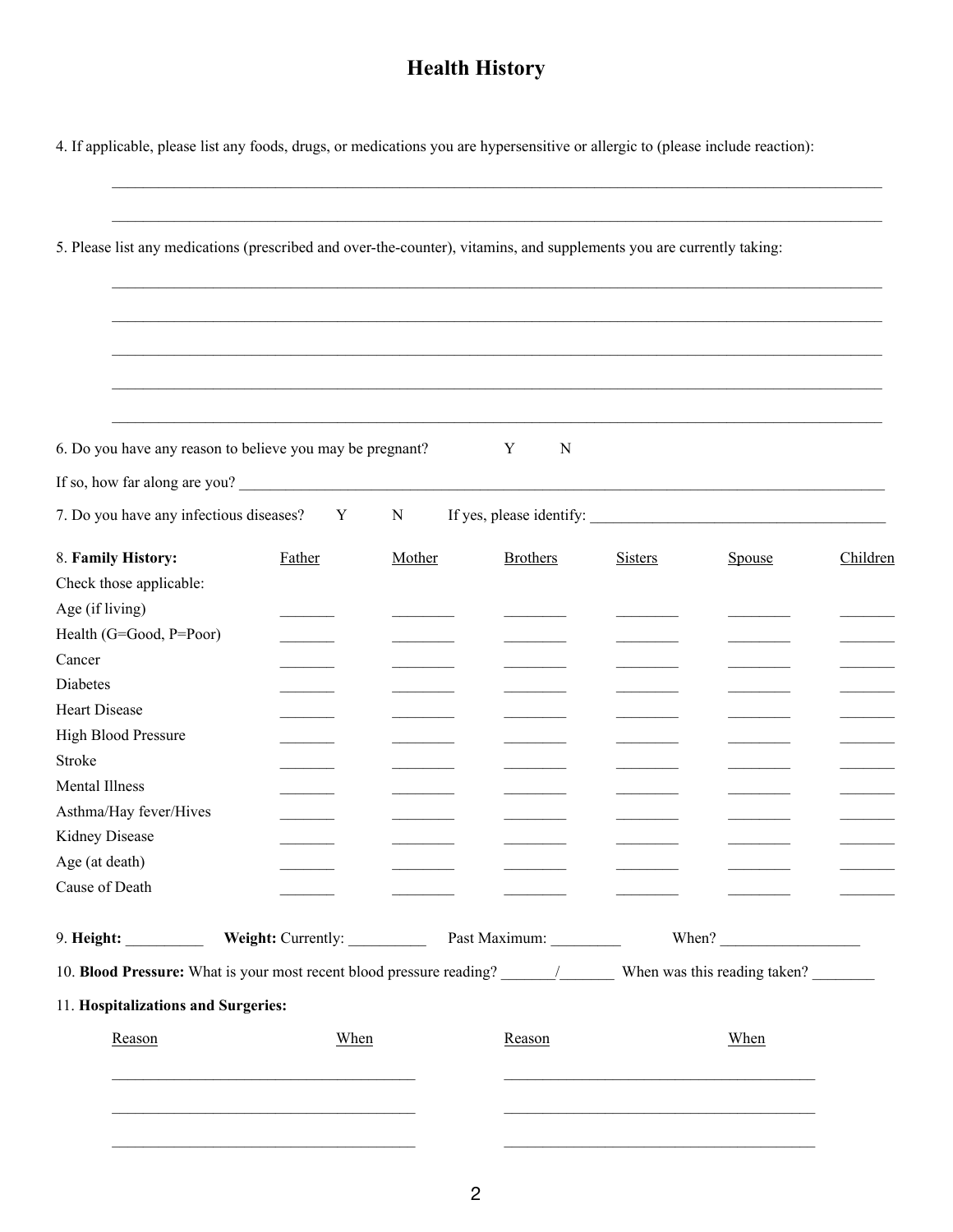|                                                                                                                                     |                                                       |                       | 12. Emotional (please circle any that you experience now and underline any that you have experienced in the past):           |                |                      |                      |                  |                                |                             |                          |  |
|-------------------------------------------------------------------------------------------------------------------------------------|-------------------------------------------------------|-----------------------|------------------------------------------------------------------------------------------------------------------------------|----------------|----------------------|----------------------|------------------|--------------------------------|-----------------------------|--------------------------|--|
|                                                                                                                                     | Mood Swings<br>Nervousness                            |                       |                                                                                                                              |                | Mental Tension       |                      |                  |                                |                             |                          |  |
| 13. Energy and Immunity (please circle any that you experience now and underline any that you have experienced in the past):        |                                                       |                       |                                                                                                                              |                |                      |                      |                  |                                |                             |                          |  |
|                                                                                                                                     | Fatigue                                               |                       | Slow Wound Healing                                                                                                           |                | Chronic Infections   |                      |                  |                                |                             | Chronic Fatigue Syndrome |  |
| 14. Eye, Ear, Nose, and Throat (please circle any that you experience now and underline any that you have experienced in the past): |                                                       |                       |                                                                                                                              |                |                      |                      |                  |                                |                             |                          |  |
|                                                                                                                                     | <b>Impaired Vision</b>                                |                       | Eye Pain/Strain                                                                                                              |                | Glaucoma             |                      |                  | Glasses/Contacts               |                             | Tearing/Dryness          |  |
|                                                                                                                                     | <b>Impaired Hearing</b>                               |                       | Ear Ringing                                                                                                                  |                | Earaches             |                      | Headaches        |                                |                             | <b>Sinus Problems</b>    |  |
|                                                                                                                                     | Nose Bleeds                                           |                       | Frequent Sore Throats                                                                                                        | Teeth Grinding |                      | TMJ/Jaw Problems     |                  | Hay Fever                      |                             |                          |  |
| 15. Respiratory (please circle any that you experience now and underline any that you have experienced in the past):                |                                                       |                       |                                                                                                                              |                |                      |                      |                  |                                |                             |                          |  |
|                                                                                                                                     | Pneumonia                                             | Frequent Common Colds |                                                                                                                              |                |                      | Difficulty Breathing |                  | Emphysema                      |                             |                          |  |
|                                                                                                                                     | Persistent Cough<br>Pleurisy                          |                       |                                                                                                                              |                |                      | Asthma               |                  |                                | Tuberculosis                |                          |  |
|                                                                                                                                     | Shortness of Breath                                   |                       | Other Respiratory Problems:                                                                                                  |                |                      |                      |                  |                                |                             |                          |  |
| 16. Cardiovascular (please circle any that you experience now and underline any that you have experienced in the past):             |                                                       |                       |                                                                                                                              |                |                      |                      |                  |                                |                             |                          |  |
|                                                                                                                                     | Heart Disease<br>Chest Pain<br>Swelling of Ankles     |                       |                                                                                                                              |                |                      |                      |                  | <b>High Blood Pressure</b>     |                             |                          |  |
|                                                                                                                                     | Palpitations/Fluttering                               |                       | Stroke                                                                                                                       |                | <b>Heart Murmurs</b> |                      | Rheumatic Fever  |                                | Varicose Veins              |                          |  |
|                                                                                                                                     |                                                       |                       | 17. Gastrointestinal (please circle any that you experience now and underline any that you have experienced in the past):    |                |                      |                      |                  |                                |                             |                          |  |
|                                                                                                                                     | Ulcers                                                |                       | Changes in Appetite                                                                                                          |                | Nausea/Vomiting      |                      | Epigastric Pain  | Passing Gas                    |                             | Heartburn                |  |
|                                                                                                                                     | Gall Bladder Disease<br>Belching                      |                       |                                                                                                                              | Liver Disease  |                      |                      | Hepatitis B or C | Hemorrhoids                    |                             | Abdominal Pain           |  |
|                                                                                                                                     |                                                       |                       | 18. Genitourinary Tract (please circle any that you experience now and underline any that you have experienced in the past): |                |                      |                      |                  |                                |                             |                          |  |
|                                                                                                                                     | Kidney Disease                                        |                       | Painful Urination                                                                                                            |                | Frequent UTI         |                      |                  | Frequent Urination             |                             | <b>Heavy Flow</b>        |  |
|                                                                                                                                     | Kidney Stones                                         |                       | Impaired Urination                                                                                                           |                | Blood in Urine       |                      |                  |                                | Frequent Urination at Night |                          |  |
|                                                                                                                                     |                                                       |                       | 19. Female Reproductive (please circle any that you experience now and underline any that you have experienced in the past): |                |                      |                      |                  |                                |                             |                          |  |
|                                                                                                                                     | Irregular Cycles                                      |                       | <b>Breast Lumps/Tenderness</b>                                                                                               |                | Nipple Discharge     |                      |                  | Heavy Flow                     |                             |                          |  |
|                                                                                                                                     | Vaginal Discharge                                     |                       | Premenstrual Problems                                                                                                        |                | Clotting             |                      |                  | <b>Bleeding Between Cycles</b> |                             |                          |  |
|                                                                                                                                     | Menopausal Symptoms                                   |                       | Difficulty Conceiving                                                                                                        |                | Painful Periods      |                      |                  |                                |                             |                          |  |
|                                                                                                                                     | 20. Menstrual/Birthing History:                       |                       |                                                                                                                              |                |                      |                      |                  |                                |                             |                          |  |
|                                                                                                                                     | 1. Age of First Menses: _______                       |                       | 4. Birth Control Type:                                                                                                       |                |                      |                      |                  |                                |                             |                          |  |
|                                                                                                                                     |                                                       |                       |                                                                                                                              |                | 5. # of Pregnancies: |                      |                  |                                | 8. # of Live Births:        |                          |  |
|                                                                                                                                     | 3. Length of Cycle:<br>$6.$ # of Miscarriages: $\_\_$ |                       |                                                                                                                              |                |                      |                      |                  |                                |                             |                          |  |